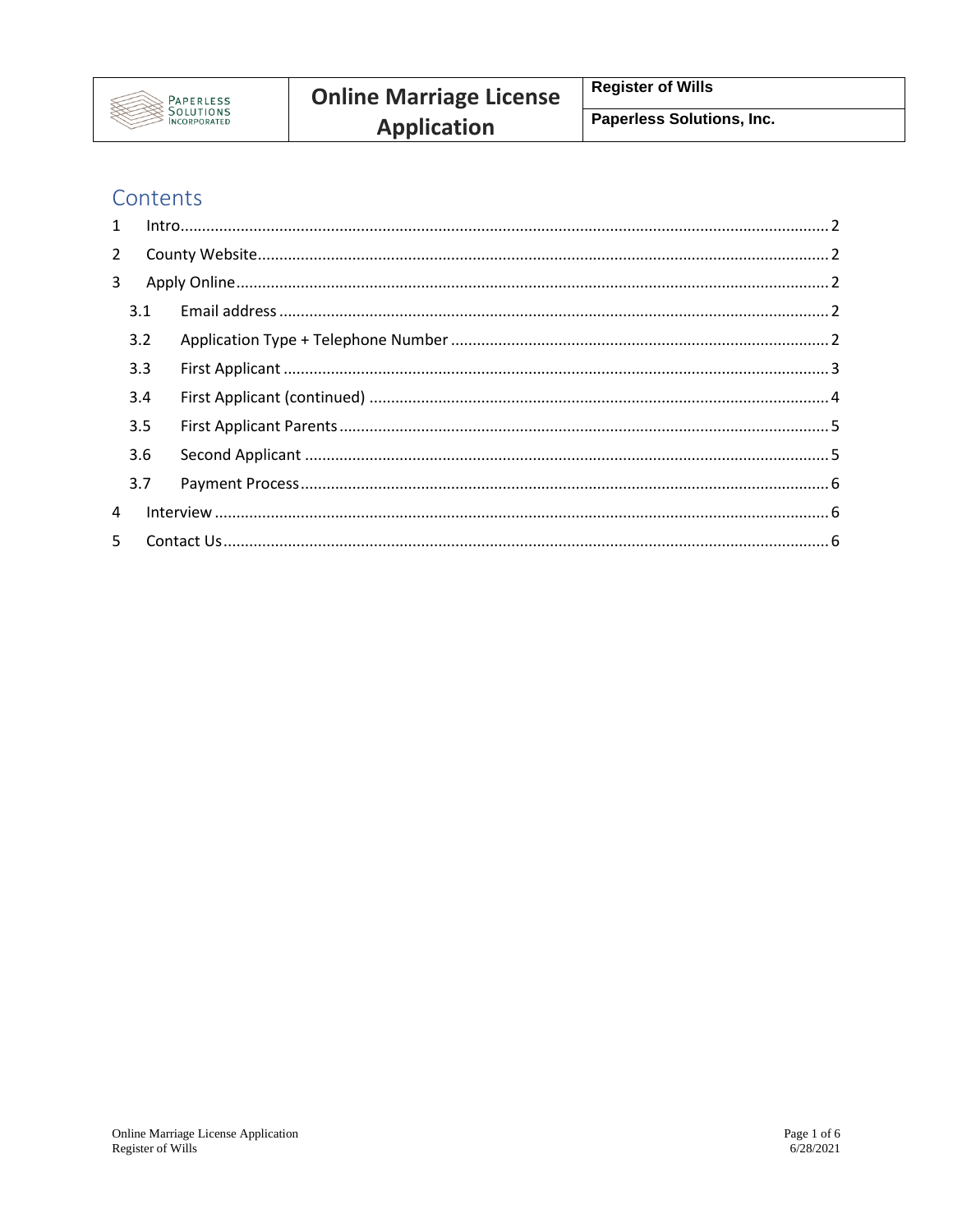

**Paperless Solutions, Inc.**

## <span id="page-1-0"></span>1 Intro

*The Online Marriage License Application provides constituents of Lancaster County the ability to register for a marriage license online, without having to appear in person at the Courthouse.* 

## <span id="page-1-1"></span>2 County Website

*Navigate to your county website to access the Online Marriage license application.* 

# <span id="page-1-2"></span>3 Apply Online

#### *You must accept the terms to begin:*

| Licenses are valid for 60 days from issue date.                                                                                                                                                                                                                                                                                                                                                                                        |
|----------------------------------------------------------------------------------------------------------------------------------------------------------------------------------------------------------------------------------------------------------------------------------------------------------------------------------------------------------------------------------------------------------------------------------------|
| Marriage licenses are valid on the third day following application Applicants must be at least 18 years of age. If you are under the age of 18, you must apply at the Courthouse. Blood relatives down to and<br>including first cousins may not marry under the laws of Pennsylvania. A license issued by any Pennsylvania county can be used in any Pennsylvania county, however, the license is invalid outside of<br>Pennsylvania. |
| Internet Ordinations:<br>Based on court cases resulting in conflicting judgments, applicants are advised that persons who have been ordained over the Internet may or may not be persons permitted to perform marriages in<br>Pennsylvania. You are advised to consult an attorney concerning the legality of such marriages.                                                                                                          |
| Disclaimer of Liability:                                                                                                                                                                                                                                                                                                                                                                                                               |
| Please be advised: if you choose to be married by someone other than the officiants specifically listed as authorized by Pennsylvania law, the burden of proof will be on you regarding the legality of your<br>marriage should future issues arise that require a determination of the marriage's validity.                                                                                                                           |
| Please enter a valid telephone number. We will use this as a form of contact, if needed.                                                                                                                                                                                                                                                                                                                                               |
|                                                                                                                                                                                                                                                                                                                                                                                                                                        |
|                                                                                                                                                                                                                                                                                                                                                                                                                                        |
|                                                                                                                                                                                                                                                                                                                                                                                                                                        |
|                                                                                                                                                                                                                                                                                                                                                                                                                                        |

#### <span id="page-1-3"></span>3.1 Email address

*Enter a valid email address that will be used throughout the application process. You will be sent a validation code which needs to be entered to continue. It cannot be changed once it has been validated.*



#### <span id="page-1-4"></span>3.2 Application Type + Telephone Number

*You must enter your telephone number; in the event the County will need to contact you outside of email. Also, indicate your expected Marriage Date and which type of Application you would like to apply for: Traditional or Self-Uniting*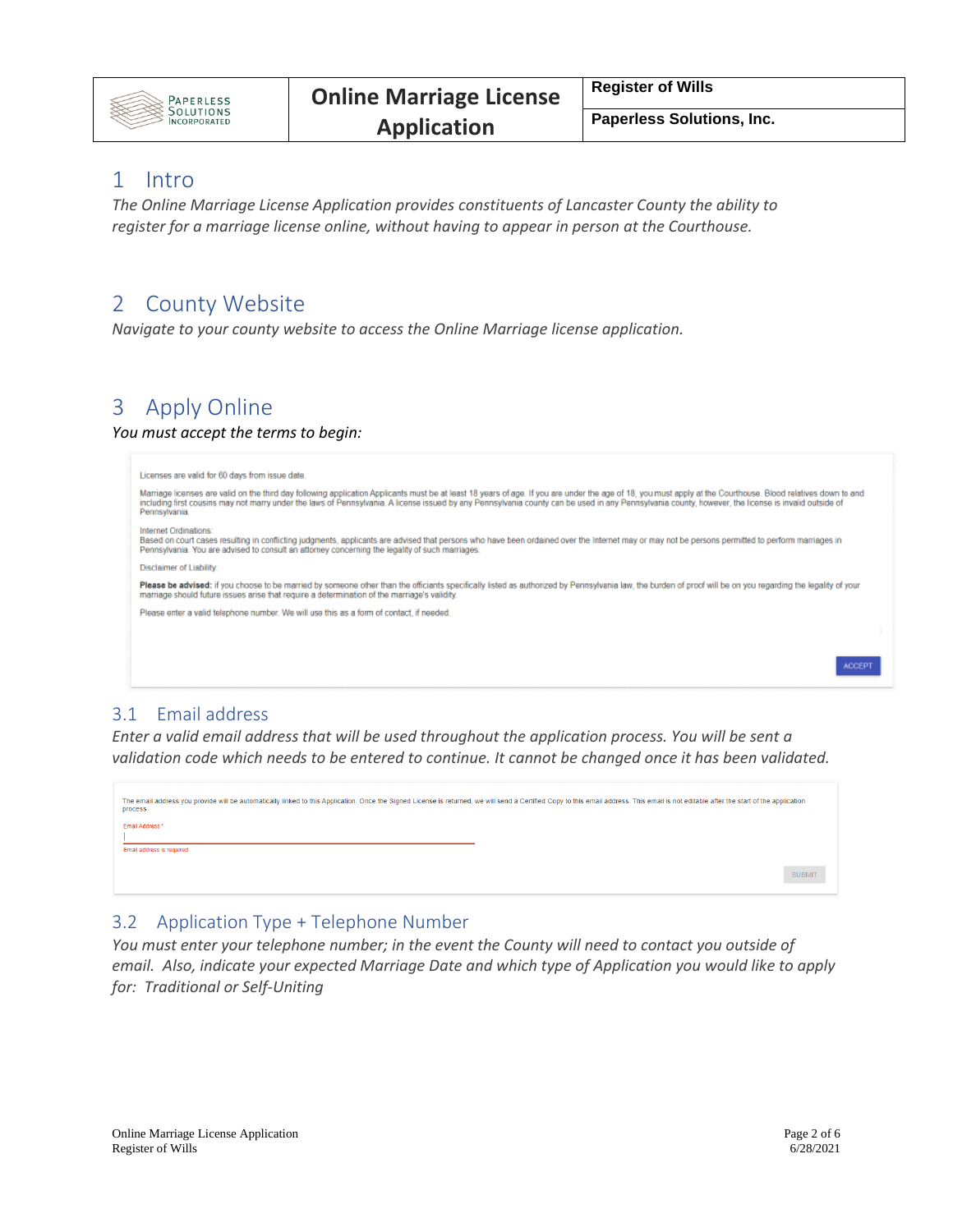

# **Application**

**Paperless Solutions, Inc.**

| Application<br>You must enter your telephone number, in the event the County will need to contact you outside of email. Also, indicate which type of Application you would like to apply for: Traditional or Self-Uniting. |             |
|----------------------------------------------------------------------------------------------------------------------------------------------------------------------------------------------------------------------------|-------------|
| Daytime Phone Number*                                                                                                                                                                                                      |             |
| Application Type: (a) Traditional (C) Self Uniting                                                                                                                                                                         |             |
| Expected Date of Marriage:                                                                                                                                                                                                 |             |
|                                                                                                                                                                                                                            | <b>NEXT</b> |

## <span id="page-2-0"></span>3.3 First Applicant

*All fields with [\*] are required. Any government issued ID is acceptable. If a maiden name has been resumed, and you wish to apply with that name, you must present a Resumption of Maiden Name document. The email address that was already verified will be prepopulated.* 

| <b>First Applicant</b><br>The fields with [*] are required. You must also upload a Government issued Photo ID. If a maiden name has been resumed you must present a Resumption of Maiden Name document.<br>We will accept any identification issued by a government agency.<br>We reserve the right to require additional forms of identification as deemed necessary |                                                                                  |                |            |                  |             |
|-----------------------------------------------------------------------------------------------------------------------------------------------------------------------------------------------------------------------------------------------------------------------------------------------------------------------------------------------------------------------|----------------------------------------------------------------------------------|----------------|------------|------------------|-------------|
| First Name *                                                                                                                                                                                                                                                                                                                                                          |                                                                                  | Middle Name    | Last Name* |                  | Suffix -    |
|                                                                                                                                                                                                                                                                                                                                                                       |                                                                                  |                |            |                  |             |
| Gender*                                                                                                                                                                                                                                                                                                                                                               | * Birth Surname                                                                  |                |            | LUPLOAD PHOTO ID |             |
|                                                                                                                                                                                                                                                                                                                                                                       |                                                                                  |                |            |                  |             |
| Address Line 1*                                                                                                                                                                                                                                                                                                                                                       |                                                                                  |                |            |                  |             |
|                                                                                                                                                                                                                                                                                                                                                                       |                                                                                  |                |            |                  |             |
| Address Line 2                                                                                                                                                                                                                                                                                                                                                        |                                                                                  |                |            |                  |             |
|                                                                                                                                                                                                                                                                                                                                                                       |                                                                                  |                |            |                  |             |
| City *                                                                                                                                                                                                                                                                                                                                                                |                                                                                  | State*         | Zip Code   |                  |             |
| County*                                                                                                                                                                                                                                                                                                                                                               | Email Address<br>TESTING@GMAIL.COM                                               |                |            |                  |             |
|                                                                                                                                                                                                                                                                                                                                                                       |                                                                                  |                |            |                  |             |
|                                                                                                                                                                                                                                                                                                                                                                       | Does your name differ from what is printed on your Government Issued Photo ID? * |                |            |                  |             |
|                                                                                                                                                                                                                                                                                                                                                                       |                                                                                  | $O$ Yes $O$ No |            |                  |             |
| <b>BACK</b>                                                                                                                                                                                                                                                                                                                                                           |                                                                                  |                |            |                  | <b>NEXT</b> |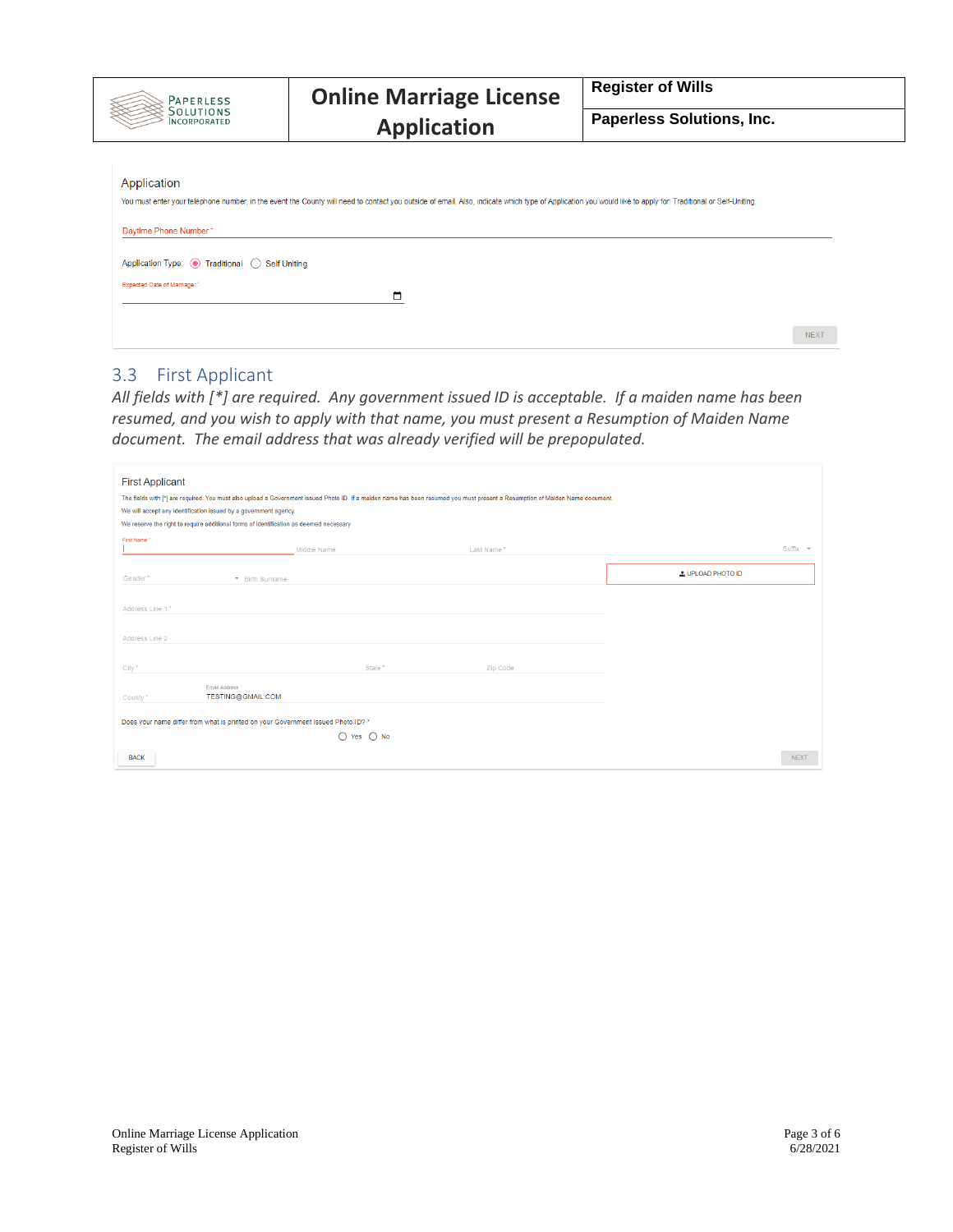

#### **Paperless Solutions, Inc.**

#### <span id="page-3-0"></span>3.4 First Applicant (continued)

*You must be at least 18 years of age. If one or more prior marriage, you must have proof of the most recent Marriage Dissolution. If by Divorce/Annulment, please have a certified copy of your Divorce Decree ready to be uploaded. If you are a widow/widower, the date of death is required. You do not need a Death Certificate.* 

| <b>First Applicant continued</b><br>FIRST NAME, LAST NAME                                                                                                                                                                                                                                                                         |
|-----------------------------------------------------------------------------------------------------------------------------------------------------------------------------------------------------------------------------------------------------------------------------------------------------------------------------------|
| The fields with [*] are required.                                                                                                                                                                                                                                                                                                 |
| Applicants must be at least 18 years of age. If you are under the age of 18, you must apply at the Courthouse                                                                                                                                                                                                                     |
| If one or more Prior Marriages, you must provide proof of the most recent Marriage Dissolution.                                                                                                                                                                                                                                   |
| Divorce:<br>You must present a certified copy of a divorce decree bearing a court seal and signature. Decrees in a foreign language must be officially translated into English and the translation must be notarized. If a<br>maiden name has been resumed, you must present a Resumption of Maiden Name document.                |
| Annulments:<br>You must present a certified copy of an annulment bearing a court seal and signature. Annulments in a foreign language must be officially translated into English and notarized and the translation must be<br>notarized. If a maiden name has been resumed you must present a Resumption of Maiden Name document. |
| Widows and Widowers:<br>The date of death of the deceased spouse is required. You do not need to present a death certificate                                                                                                                                                                                                      |
| Date of Birth *<br>Birthplace*                                                                                                                                                                                                                                                                                                    |
| $\Box$ Age<br>SSN <sup>*</sup>                                                                                                                                                                                                                                                                                                    |
| Education *                                                                                                                                                                                                                                                                                                                       |
| GRADE-1<br>• Usual Occupation *                                                                                                                                                                                                                                                                                                   |
| # of Prior Marriages                                                                                                                                                                                                                                                                                                              |
| $\mathbf{0}$                                                                                                                                                                                                                                                                                                                      |
|                                                                                                                                                                                                                                                                                                                                   |
| <b>BACK</b><br><b>NEXT</b>                                                                                                                                                                                                                                                                                                        |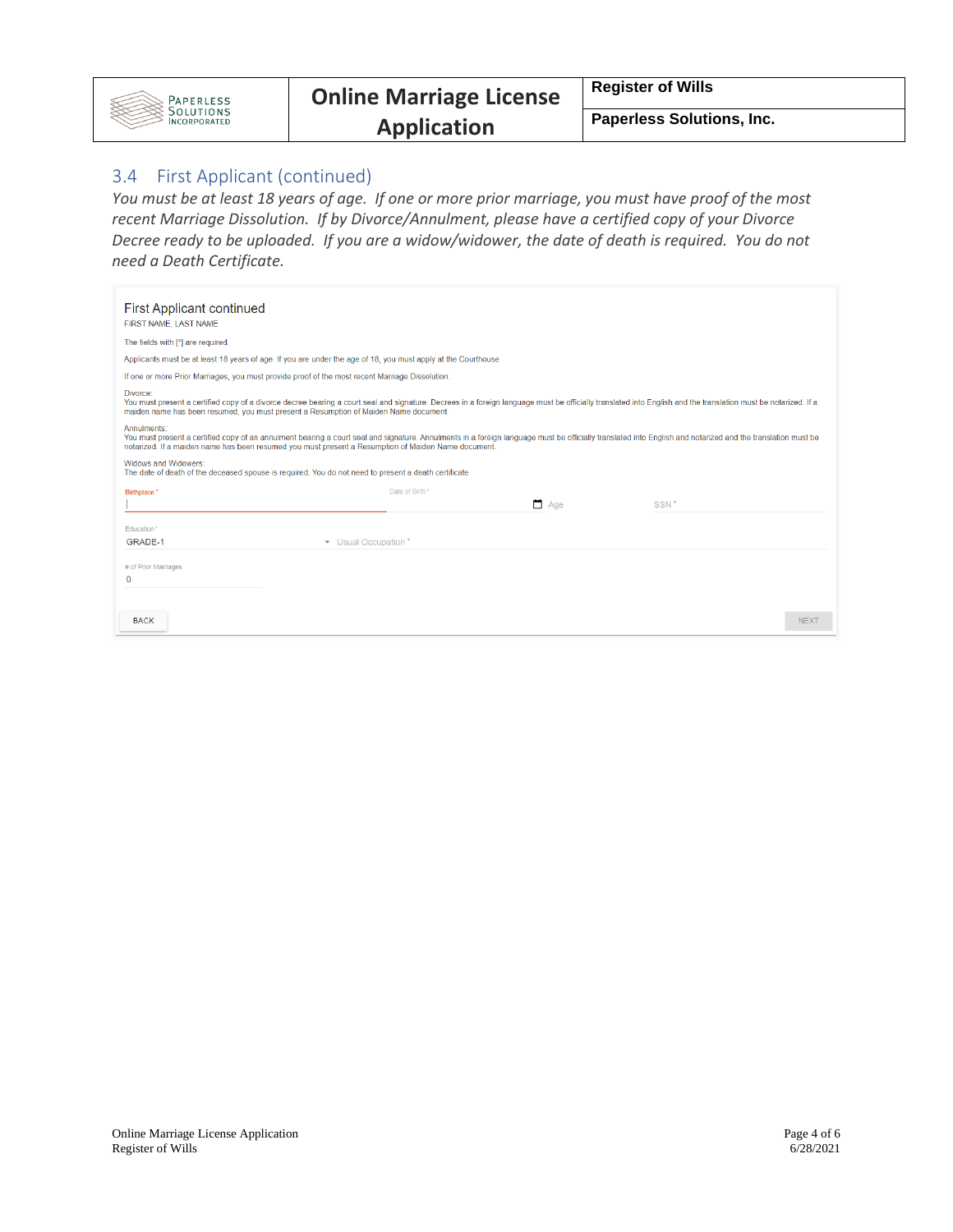

### <span id="page-4-0"></span>3.5 First Applicant Parents

*Although these fields are not required, we ask that you fill in as much information as possible.*

| <b>First Applicant Parents</b><br>FIRST NAME, LAST NAME |             |           |               |
|---------------------------------------------------------|-------------|-----------|---------------|
| Please provide as much information as possible.         |             |           |               |
| Parent 1<br><b>First Name</b>                           | Middle Name | Last Name | Suffix $\sim$ |
| Gender $\bullet$ Birth Surname                          |             |           |               |
| Birthplace                                              |             | Residence |               |
| Parent 2<br>First Name                                  | Middle Name | Last Name | $Suffix -$    |
| Gender $\bullet$ Birth Surname                          |             |           |               |
| Birthplace                                              |             | Residence |               |
| <b>BACK</b>                                             |             |           | <b>NEXT</b>   |

### <span id="page-4-1"></span>3.6 Second Applicant

*The screens are identical to the First Applicant screens. All requirements are the same.* 

| First Name*     |                                                                                  |                          |                          |
|-----------------|----------------------------------------------------------------------------------|--------------------------|--------------------------|
|                 | Middle Name                                                                      | Last Name*               | $Suffix -$               |
| Gender*         | • Birth Surname/Maiden Name                                                      |                          | <b>L</b> UPLOAD PHOTO ID |
| Country"        |                                                                                  |                          |                          |
| UNITED STATES   |                                                                                  | $\overline{\phantom{a}}$ |                          |
| Address Line 1* |                                                                                  |                          |                          |
| Address Line 2  |                                                                                  |                          |                          |
| City ^          | State *                                                                          | * Zip Code*              |                          |
| County *        | Email Address                                                                    |                          |                          |
|                 | Does your name differ from what is printed on your Government Issued Photo ID? * |                          |                          |
|                 | $\bigcirc$ Yes $\bigcirc$ No                                                     |                          |                          |